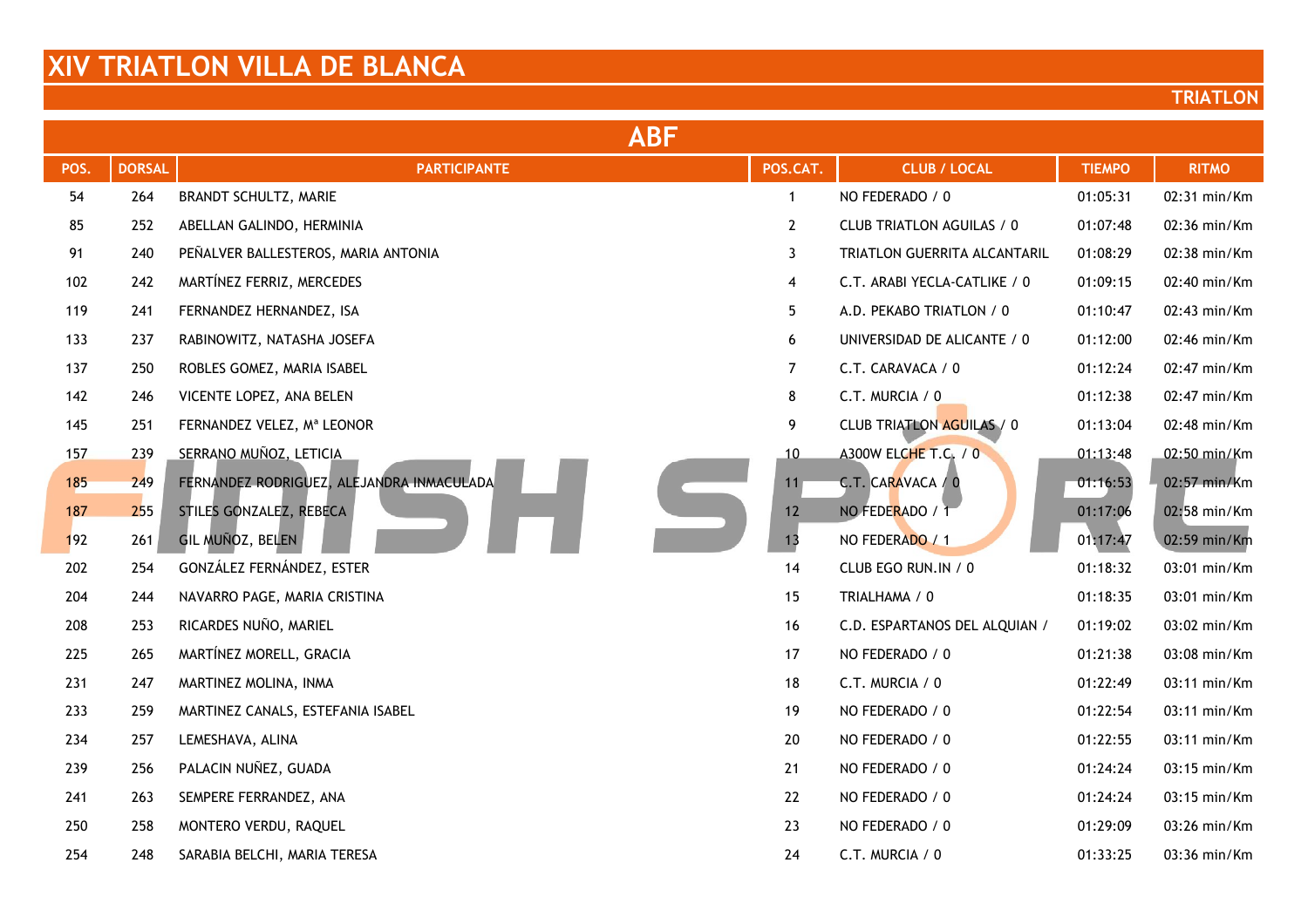#### **TRIATLON**

|      |               | ABF                        |          |                     |               |              |
|------|---------------|----------------------------|----------|---------------------|---------------|--------------|
| POS. | <b>DORSAL</b> | <b>PARTICIPANTE</b>        | POS.CAT. | <b>CLUB / LOCAL</b> | <b>TIEMPO</b> | <b>RITMO</b> |
| 255  | 245           | ABRISQUETA VILLENA, ISABEL | 25       | C.T. MURCIA / 0     | 01:33:25      | 03:36 min/Km |
| 257  | 262           | SANCHEZ LORENTE, MARIA     | 26       | NO FEDERADO / 0     | 01:45:59      | 04:05 min/Km |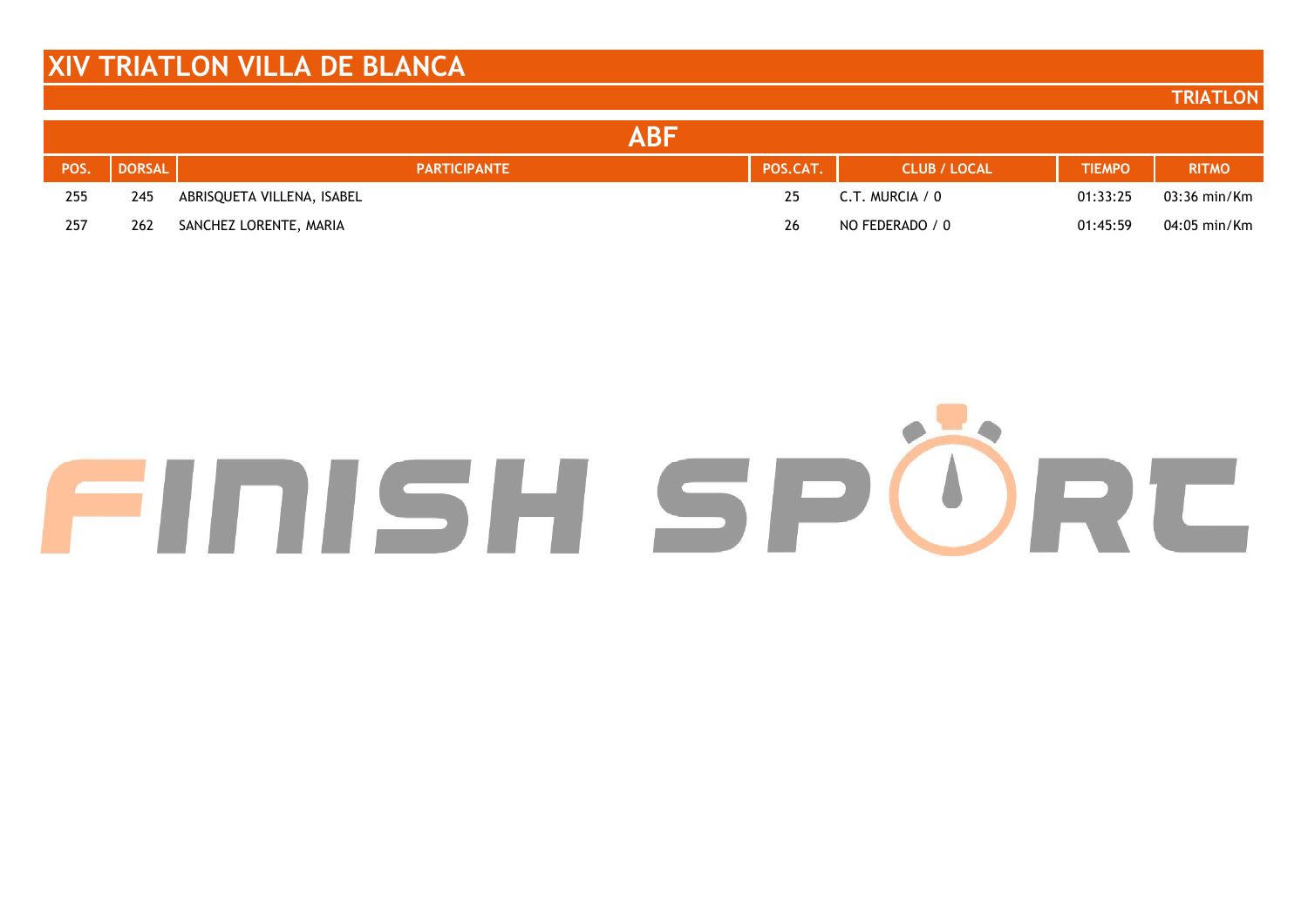| <b>ABM</b>     |               |                               |                   |                                  |               |              |  |
|----------------|---------------|-------------------------------|-------------------|----------------------------------|---------------|--------------|--|
| POS.           | <b>DORSAL</b> | <b>PARTICIPANTE</b>           | POS.CAT.          | <b>CLUB / LOCAL</b>              | <b>TIEMPO</b> | <b>RITMO</b> |  |
| $\mathbf{2}$   | $\mathbf{1}$  | SANCHEZ LOPEZ, JULIO          | $\mathbf{1}$      | C.T. MURCIA / 0                  | 00:58:30      | 02:15 min/Km |  |
| 3              | 8             | LUCAS RUIZ, ARTURO            | $\overline{2}$    | A.D. PEKABO TRIATLON / 0         | 00:59:15      | 02:17 min/Km |  |
| 5              | $\mathbf{2}$  | MENDEZ LORENTE, ANDRES        | 3                 | CLUB TRIATLON AGUILAS / 0        | 00:59:52      | 02:18 min/Km |  |
| 6              | 3             | PUCHE PALAO, PATRICIO         | 4                 | C.T. ARABI YECLA-CATLIKE / 0     | 01:00:06      | 02:18 min/Km |  |
| $\overline{7}$ | 58            | JAEKEN, BART                  | 5                 | TRIATLON GUERRITA ALCANTARIL     | 01:00:09      | 02:19 min/Km |  |
| 8              | 148           | PENALVA MORA, ANDRES          | 6                 | INDEPENDIENTE / 0                | 01:00:38      | 02:20 min/Km |  |
| 9              | 89            | MUIÑA FUENTES, FERNANDO       | $\overline{7}$    | A.D. FOGAR / 0                   | 01:00:39      | 02:20 min/Km |  |
| 11             | 5             | MACARIO ALARCON, LORENZO      | 8                 | C.D. TADER MOLINA / 0            | 01:00:41      | 02:20 min/Km |  |
| 12             | 76            | PARDO BASTIDA, SERGIO         | 9                 | TRIALHAMA / 0                    | 01:01:06      | 02:21 min/Km |  |
| 13             | 53            | CANO MOLINA, VICTOR MANUEL    | 10                | <b>CLUB TRIATLON ARCHENA / 0</b> | 01:01:17      | 02:21 min/Km |  |
| 14             | 63            | RUIZ NAVARRO, ANTONIO         | 11                | A.D. PEKABO TRIATLON / 0         | 01:01:21      | 02:21 min/Km |  |
| 15             | 59            | MARTINEZ SERRADELL, ALEJANDRO | $12 \overline{ }$ | C.T.VOLVO-STIHL / 0              | 01:01:24      | 02:21 min/Km |  |
| 16             | 116           | VAZQUEZ MIRA, ADAM            | 13                | NO FEDERADO / 0                  | 01:01:28      | 02:22 min/Km |  |
| 17             | 26            | CHICO MONREAL, CARLOS         | 14                | CLUB TRIATLÓN MONTESINOS JUM     | 01:01:35      | 02:22 min/Km |  |
| $18$           | 6             | PEREZ GARCIA, MARIO           | 15                | C.D. TADER MOLINA / 0            | 01:01:56      | 02:23 min/Km |  |
| 19             | 4             | LOPEZ LOPEZ, JUAN ANTONIO     | 16                | CLUB TRIATLON AGUILAS / 0        | 01:02:01      | 02:23 min/Km |  |
| 20             | 15            | MARTINEZ SAMPEDRO, CARLOS     | 17                | TRI-ORACULO SANTA POLA / 0       | 01:02:02      | 02:23 min/Km |  |
| 21             | 25            | HERNANDEZ GARCIA, CARLOS      | 18                | ALMA TRAIL / 0                   | 01:02:06      | 02:23 min/Km |  |
| 22             | 70            | SANCHEZ SANCHEZ, PASCUAL      | 19                | ATLETISMO MANDARACHE CARTA       | 01:02:14      | 02:23 min/Km |  |
| 23             | 13            | CEREZO RUBIO, JOSE GERMAN     | 20                | LA APARECIDA C.D. / 0            | 01:02:20      | 02:24 min/Km |  |
| 24             | 22            | NAVARRO SALA, VICENTE         | 21                | C.N. PETRER CARPINTERIA METALI   | 01:02:24      | 02:24 min/Km |  |
| 25             | 60            | GALINDO PRIETO, BASILIO       | 22                | C.D. TRIRUNNER POZO ESTRECHO     | 01:02:39      | 02:24 min/Km |  |
| 27             | 61            | MUELAS COSTA, FRANCISCO       | 23                | A.D. PEKABO TRIATLON / 0         | 01:02:59      | 02:25 min/Km |  |
| 30             | 41            | GONZÁLEZ SÁNCHEZ, MATÍAS      | 24                | BRICOFERMIN TRI IMPULSO / 0      | 01:03:10      | 02:26 min/Km |  |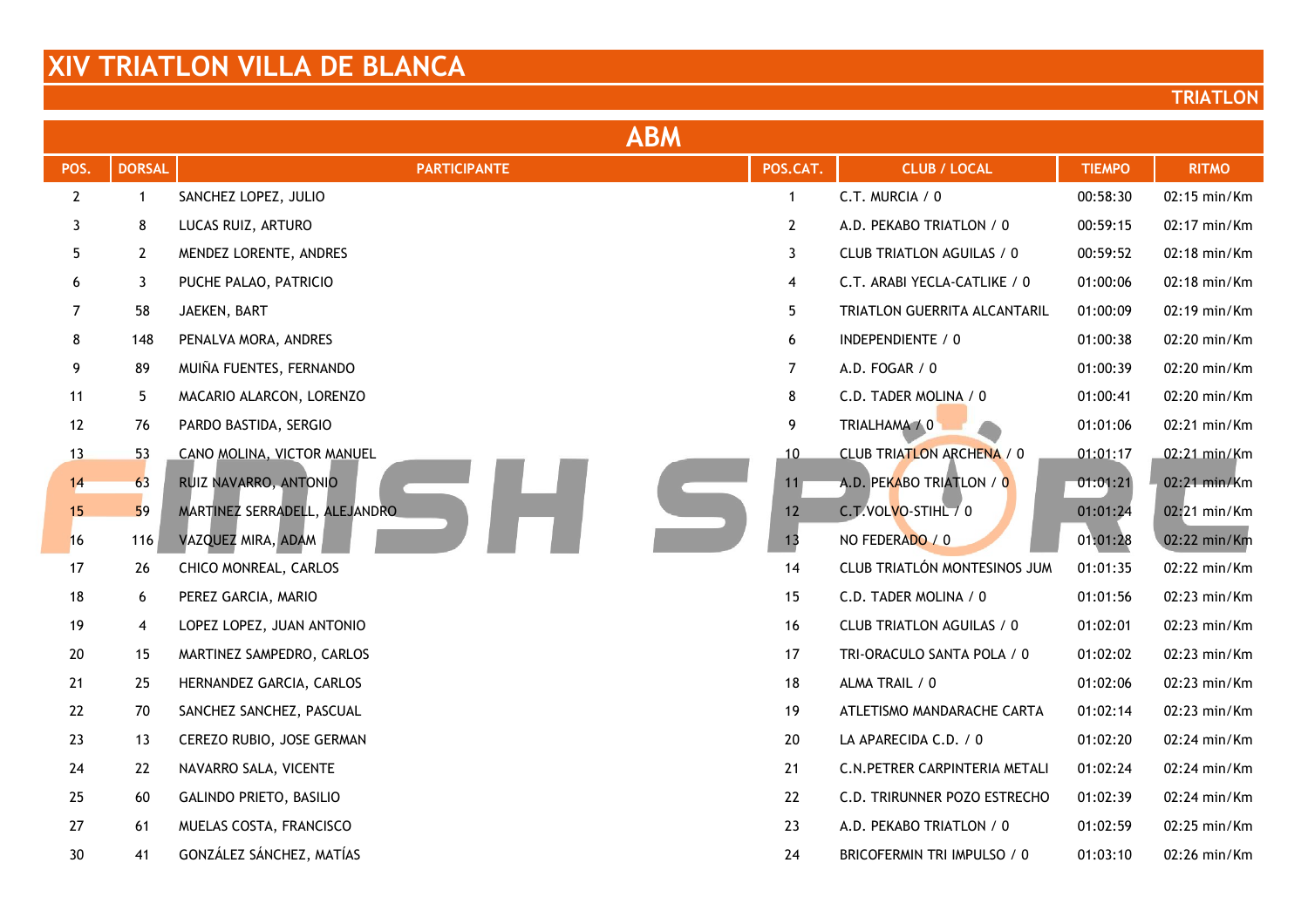|        | <b>ABM</b>    |                                  |                 |                                  |               |              |  |  |
|--------|---------------|----------------------------------|-----------------|----------------------------------|---------------|--------------|--|--|
| POS.   | <b>DORSAL</b> | <b>PARTICIPANTE</b>              | POS.CAT.        | <b>CLUB / LOCAL</b>              | <b>TIEMPO</b> | <b>RITMO</b> |  |  |
| 31     | 44            | PARRA MOLINERO, FRANCISCO JOSE   | 25              | BRICOFERMIN TRI IMPULSO / 0      | 01:03:18      | 02:26 min/Km |  |  |
| 32     | 77            | BONACHE OTALORA, DANIEL          | 26              | TRIALHAMA / 0                    | 01:03:36      | 02:27 min/Km |  |  |
| 33     | 54            | SANCHEZ MARTINEZ, PEDRO ANTONIO  | 27              | TRIATLON GUERRITA ALCANTARIL     | 01:03:39      | 02:27 min/Km |  |  |
| 34     | 132           | VARGAS MONTES, DAMIAN            | 28              | NO FEDERADO / 0                  | 01:03:42      | 02:27 min/Km |  |  |
| 35     | 68            | NIETO NAVARRO, JAVIER            | 29              | ATLETISMO MANDARACHE CARTA       | 01:03:50      | 02:27 min/Km |  |  |
| 38     | 87            | ALEMAN EGEA, GABRIEL             | 30              | C.T. CARAVACA / 0                | 01:04:00      | 02:27 min/Km |  |  |
| 39     | 72            | SANCHEZ GARCIA, FELIX            | 31              | C.D. TADER MOLINA / 0            | 01:04:01      | 02:28 min/Km |  |  |
| 40     | 97            | GONZALEZ IBAÑEZ, JOSÉ            | 32              | NO FEDERADO / 0                  | 01:04:02      | 02:28 min/Km |  |  |
| 41     | 85            | VILLEGAS LOPEZ, ANTONIO          | 33              | C.T. MURCIA / 0                  | 01:04:16      | 02:28 min/Km |  |  |
| 42     | 78            | RUBIO PEÑA, EZEQUIEL             | 34              | TRIALHAMA / 0                    | 01:04:40      | 02:29 min/Km |  |  |
| 43     | 64            | MARTINEZ CANILLAS, JOSE MARIA    | 35 <sub>1</sub> | LOS ALCAZARES TRIATLON / 0       | 01:04:44      | 02:29 min/Km |  |  |
| 44     | 51            | MOLINA CASCALES, DIEGO           | 36              | <b>CLUB TRIATLON ARCHENA / 0</b> | 01:04:46      | 02:29 min/Km |  |  |
| 45     | 50            | PALAZON GONZALVEZ, DANIEL        | 37              | CLUB TRIATLON ARCHENA / 0        | 01:05:01      | 02:30 min/Km |  |  |
| 46     | 149           | GIL GOMEZ, FCO JAVIER            | 38              | NO FEDERADO / 0                  | 01:05:11      | 02:30 min/Km |  |  |
| 47     | 30            | LOPEZ SANCHEZ, PEDRO JOSE        | 39              | A.D ERGOBIKE-MANUBIKE / 0        | 01:05:11      | 02:30 min/Km |  |  |
| 48     | 157           | SOLACHE MOLINA, JAVIER           | 40              | NO FEDERADO / 0                  | 01:05:13      | 02:30 min/Km |  |  |
| 49     | 23            | ALIAGA LORENZO, MANUEL           | 41              | C.N. PETRER CARPINTERIA METALI   | 01:05:15      | 02:30 min/Km |  |  |
| $50\,$ | 67            | MUIÑA CABALLERO, MANUEL          | 42              | LOS ALCAZARES TRIATLON / 0       | 01:05:15      | 02:30 min/Km |  |  |
| 51     | 28            | BALLESTEROS GARCIA, IGNACIO JOSE | 43              | A.D ERGOBIKE-MANUBIKE / 0        | 01:05:22      | 02:31 min/Km |  |  |
| 52     | 49            | BAEZA MARTINEZ, ANDRES           | 44              | CLUB TRIATLON ARCHENA / 0        | 01:05:27      | 02:31 min/Km |  |  |
| 55     | 154           | LOPEZ RECHE, RUBEN               | 45              | NO FEDERADO / 0                  | 01:05:32      | 02:31 min/Km |  |  |
| 56     | 37            | GARCÍA VICTORIA, JOEL            | 46              | BRICOFERMIN TRI IMPULSO / 0      | 01:05:38      | 02:31 min/Km |  |  |
| 60     | 40            | SERRANO SANCHEZ, JOSE LUIS       | 47              | BRICOFERMIN TRI IMPULSO / 0      | 01:06:11      | 02:33 min/Km |  |  |
| 61     | 83            | LOPEZ GIL, PEDRO JOSE            | 48              | NO FEDERADO / 0                  | 01:06:21      | 02:33 min/Km |  |  |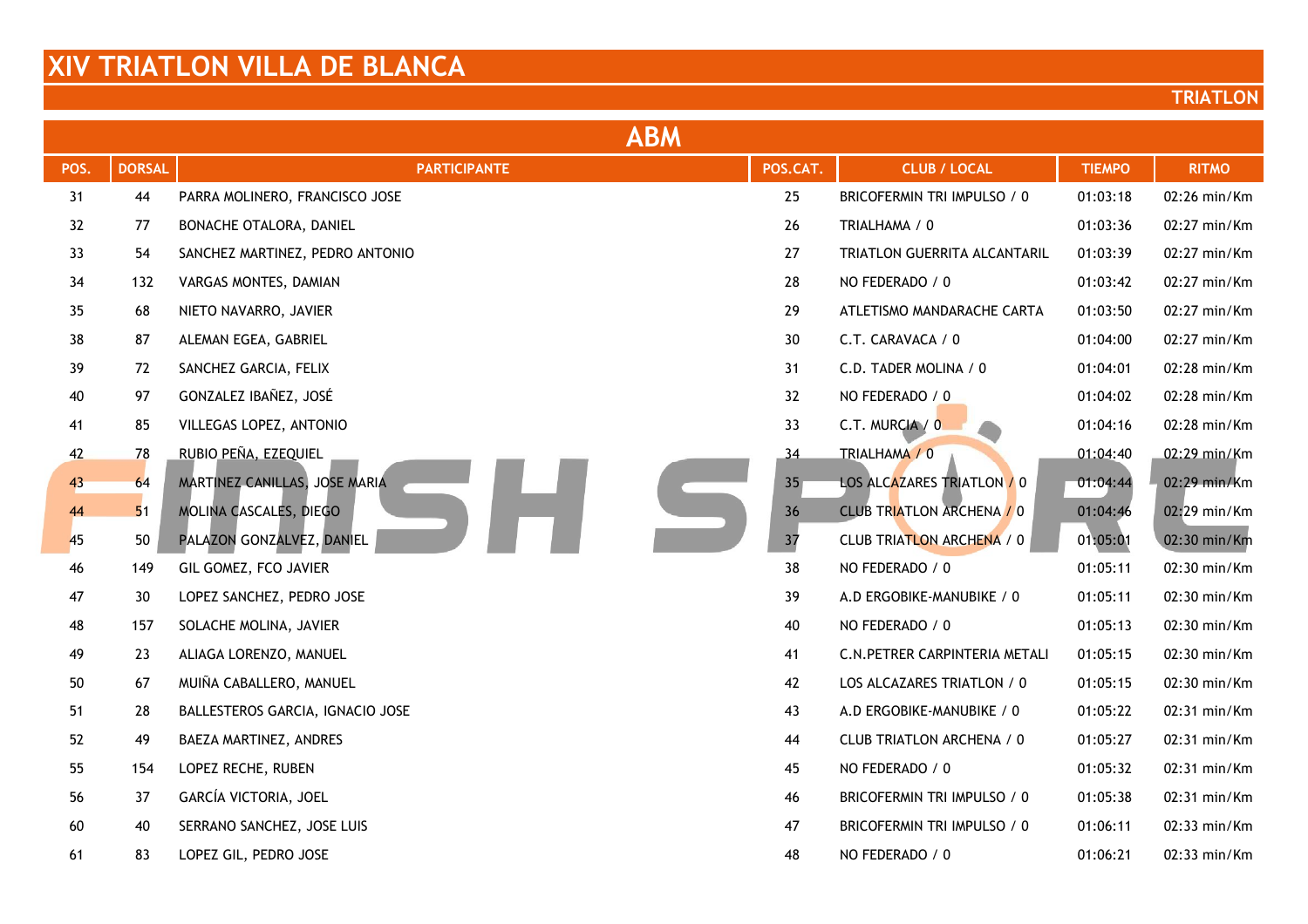|      | <b>ABM</b>    |                                  |          |                                |               |              |  |  |
|------|---------------|----------------------------------|----------|--------------------------------|---------------|--------------|--|--|
| POS. | <b>DORSAL</b> | <b>PARTICIPANTE</b>              | POS.CAT. | <b>CLUB / LOCAL</b>            | <b>TIEMPO</b> | <b>RITMO</b> |  |  |
| 64   | 29            | HERNANDEZ GARCIA, JOSE DAVID     | 49       | A.D ERGOBIKE-MANUBIKE / 0      | 01:06:33      | 02:33 min/Km |  |  |
| 66   | 24            | GARCIA HERNANDEZ, JORGE          | 50       | C.N. PETRER CARPINTERIA METALI | 01:06:35      | 02:33 min/Km |  |  |
| 67   | 57            | MOLERO LOPEZ, JOSE CARLOS        | 51       | TRIATLON GUERRITA ALCANTARIL   | 01:06:37      | 02:34 min/Km |  |  |
| 70   | 75            | PUERTA MATEO, DIEGO              | 52       | TRIALHAMA / 0                  | 01:06:50      | 02:34 min/Km |  |  |
| 72   | 82            | VALERO CONESA, PABLO             | 53       | C.T. FUENTE ÁLAMO CAJA RURAL   | 01:07:09      | 02:35 min/Km |  |  |
| 75   | 52            | RUIZ GARRE, ENRIQUE              | 54       | CLUB TRIATLON ARCHENA / 0      | 01:07:20      | 02:35 min/Km |  |  |
| 76   | 156           | DOMINGUEZ PEREZ, JUAN FRANCISCO  | 55       | NO FEDERADO / 0                | 01:07:21      | 02:35 min/Km |  |  |
| 78   | 45            | TORTOSA ALCAZAR, JOSE            | 56       | BRICOFERMIN TRI IMPULSO / 0    | 01:07:28      | 02:36 min/Km |  |  |
| 79   | 46            | ALACID MAYOR, JOSE ANTONIO       | 57       | CLUB SAN JORGE / 0             | 01:07:30      | 02:36 min/Km |  |  |
| 80   | 71            | SÁNCHEZ LÓPEZ, ALBERTO           | 58       | C.T. ARABI YECLA-CATLIKE / 0   | 01:07:31      | 02:36 min/Km |  |  |
| 81   | 48            | ORTIZ RUIZ, ALEJANDRO            | 59       | NO FEDERADO / 0                | 01:07:37      | 02:36 min/Km |  |  |
| 86   | 105           | ORTEGA MORENO, JOSE MANUEL       | 60       | NO FEDERADO / 0                | 01:07:49      | 02:36 min/Km |  |  |
| 89   | 81            | NAVARRO GARCIA, FRANCISCO JAVIER | 61       | C.T. FUENTE ÁLAMO CAJA RURAL   | 01:08:27      | 02:38 min/Km |  |  |
| 95   | 84            | OLIVER COSTA, JUAN FRANCISCO     | 62       | C.T. FUENTE ÁLAMO CAJA RURAL   | 01:08:40      | 02:38 min/Km |  |  |
| 96   | 121           | PEREZ SALCEDO, ANGEL             | 63       | NO FEDERADO / 0                | 01:08:41      | 02:38 min/Km |  |  |
| 97   | 128           | LORENTE INIESTA, GABRIEL         | 64       | NO FEDERADO / 0                | 01:08:48      | 02:39 min/Km |  |  |
| 98   | 109           | SALMERÓN MORCILLO, PASCUAL       | 65       | NO FEDERADO / 0                | 01:08:57      | 02:39 min/Km |  |  |
| 99   | 62            | MARTÍNEZ PÉREZ, JULIAN           | 66       | A.D. PEKABO TRIATLON / 0       | 01:08:58      | 02:39 min/Km |  |  |
| 100  | 36            | <b>GOMEZ PARRA, EMILIO</b>       | 67       | A.D. X MAR & MONTAÑA / 0       | 01:08:59      | 02:39 min/Km |  |  |
| 101  | 113           | MARTINEZ JUAN, JUAN              | 68       | NO FEDERADO / 0                | 01:09:11      | 02:39 min/Km |  |  |
| 103  | 123           | PEÑAS COSTA, FRANCISCO JAVIER    | 69       | NO FEDERADO / 0                | 01:09:16      | 02:40 min/Km |  |  |
| 104  | 96            | Marín Cánovas, Alberto           | 70       | NO FEDERADO / 0                | 01:09:19      | 02:40 min/Km |  |  |
| 107  | 79            | MARTINEZ YEPES, MIGUEL ANGEL     | 71       | C.T. FUENTE ÁLAMO CAJA RURAL   | 01:09:25      | 02:40 min/Km |  |  |
| 108  | 18            | CARRION BENEITO, SERGIO          | 72       | TRIELX / 0                     | 01:09:30      | 02:40 min/Km |  |  |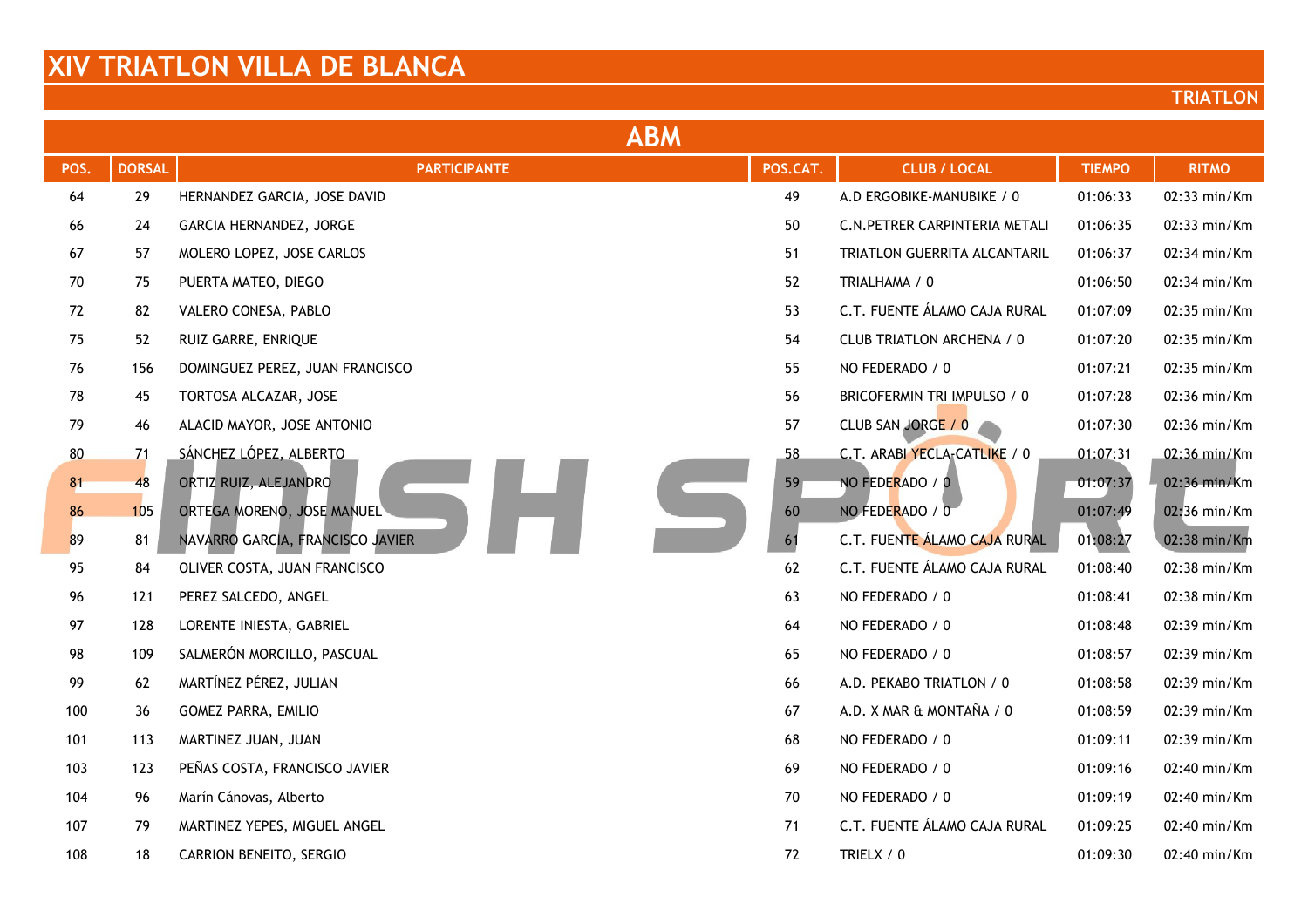|      | <b>ABM</b>    |                                  |          |                              |               |              |  |  |
|------|---------------|----------------------------------|----------|------------------------------|---------------|--------------|--|--|
| POS. | <b>DORSAL</b> | <b>PARTICIPANTE</b>              | POS.CAT. | <b>CLUB / LOCAL</b>          | <b>TIEMPO</b> | <b>RITMO</b> |  |  |
| 112  | 108           | BERNAL ROSIQUE, PABLO AITOR      | 73       | NO FEDERADO / 0              | 01:09:59      | 02:41 min/Km |  |  |
| 116  | 11            | PALAZON NUÑEZ, ROBERTO           | 74       | ATLETICO VILLA DE BLANCA / 0 | 01:10:35      | 02:43 min/Km |  |  |
| 117  | 93            | MORALES MARTINEZ, SERGIO         | 75       | NO FEDERADO / 0              | 01:10:36      | 02:43 min/Km |  |  |
| 126  | 65            | MONTESINOS HERNANDEZ, VICTORIANO | 76       | LOS ALCAZARES TRIATLON / 0   | 01:11:15      | 02:44 min/Km |  |  |
| 129  | 21            | AZNAR ESCLAPEZ, FRANCISCO        | 77       | CLUB ILICITANO TRIATLÓN / 0  | 01:11:31      | 02:45 min/Km |  |  |
| 130  | 153           | GOMEZ MARTINEZ, ALBERTO          | 78       | INDEPENDIENTE / 0            | 01:11:40      | 02:45 min/Km |  |  |
| 131  | 141           | MARTINEZ SAEZ, LUIS LORENZO      | 79       | NO FEDERADO / 0              | 01:11:41      | 02:45 min/Km |  |  |
| 134  | 106           | MARTINEZ VICEDO, CRISTIAN        | 80       | NO FEDERADO / 0              | 01:12:08      | 02:46 min/Km |  |  |
| 135  | 152           | MARTÍNEZ CONTADOR, DANIEL        | 81       | NO FEDERADO / 0              | 01:12:14      | 02:47 min/Km |  |  |
| 136  | 110           | CAMPOS DIAZ, PABLO               | 82       | NO FEDERADO / 0              | 01:12:22      | 02:47 min/Km |  |  |
| 139  | 32            | AYME FERNANDEZ, DAVID            | 83       | A.D ERGOBIKE-MANUBIKE / 0    | 01:12:34      | 02:47 min/Km |  |  |
| 140  | 119           | PEREZ CALLADO, JOSE ANTONIO      | 84       | NO FEDERADO / 0              | 01:12:36      | 02:47 min/Km |  |  |
| 141  | 80            | PAGAN SANCHEZ, BLAS              | 85       | C.T. FUENTE ÁLAMO CAJA RURAL | 01:12:36      | 02:47 min/Km |  |  |
| 143  | 101           | MARTINEZ MARTINEZ, DANIEL        | 86       | NO FEDERADO / 0              | 01:12:39      | 02:47 min/Km |  |  |
| 146  | 125           | RUIZ ROBLES, JOSÉ ANTONIO        | 87       | NO FEDERADO / 0              | 01:13:06      | 02:49 min/Km |  |  |
| 150  | 117           | CABAS SÁNCHEZ, TOMAS             | 88       | NO FEDERADO / 0              | 01:13:14      | 02:49 min/Km |  |  |
| 151  | 55            | PEÑALVER BALLESTEROS, JOSE DAVID | 89       | TRIATLON GUERRITA ALCANTARIL | 01:13:25      | 02:49 min/Km |  |  |
| 152  | 145           | BASTIDA GONZALEZ, DARIO          | 90       | NO FEDERADO / 1              | 01:13:26      | 02:49 min/Km |  |  |
| 154  | 31            | EGEA SERNA, EMILIO               | 91       | A.D ERGOBIKE-MANUBIKE / 0    | 01:13:33      | 02:50 min/Km |  |  |
| 156  | 17            | LOPEZ CAMPOS, JOSE ANTONIO       | 92       | TRIELX / 0                   | 01:13:47      | 02:50 min/Km |  |  |
| 159  | 136           | SÁNCHEZ CÁNOVAS, JUAN JOSE       | 93       | NO FEDERADO / 0              | 01:14:07      | 02:51 min/Km |  |  |
| 160  | 134           | FUENTES JUÁREZ, VALERIANO        | 94       | NO FEDERADO / 0              | 01:14:08      | 02:51 min/Km |  |  |
| 166  | 38            | GARCIA ESPINOSA, SERGIO          | 95       | BRICOFERMIN TRI IMPULSO / 0  | 01:14:31      | 02:52 min/Km |  |  |
| 168  | 133           | GONZÁLEZ ORTÍN, JUAN MANUEL      | 96       | NO FEDERADO / 0              | 01:14:51      | 02:53 min/Km |  |  |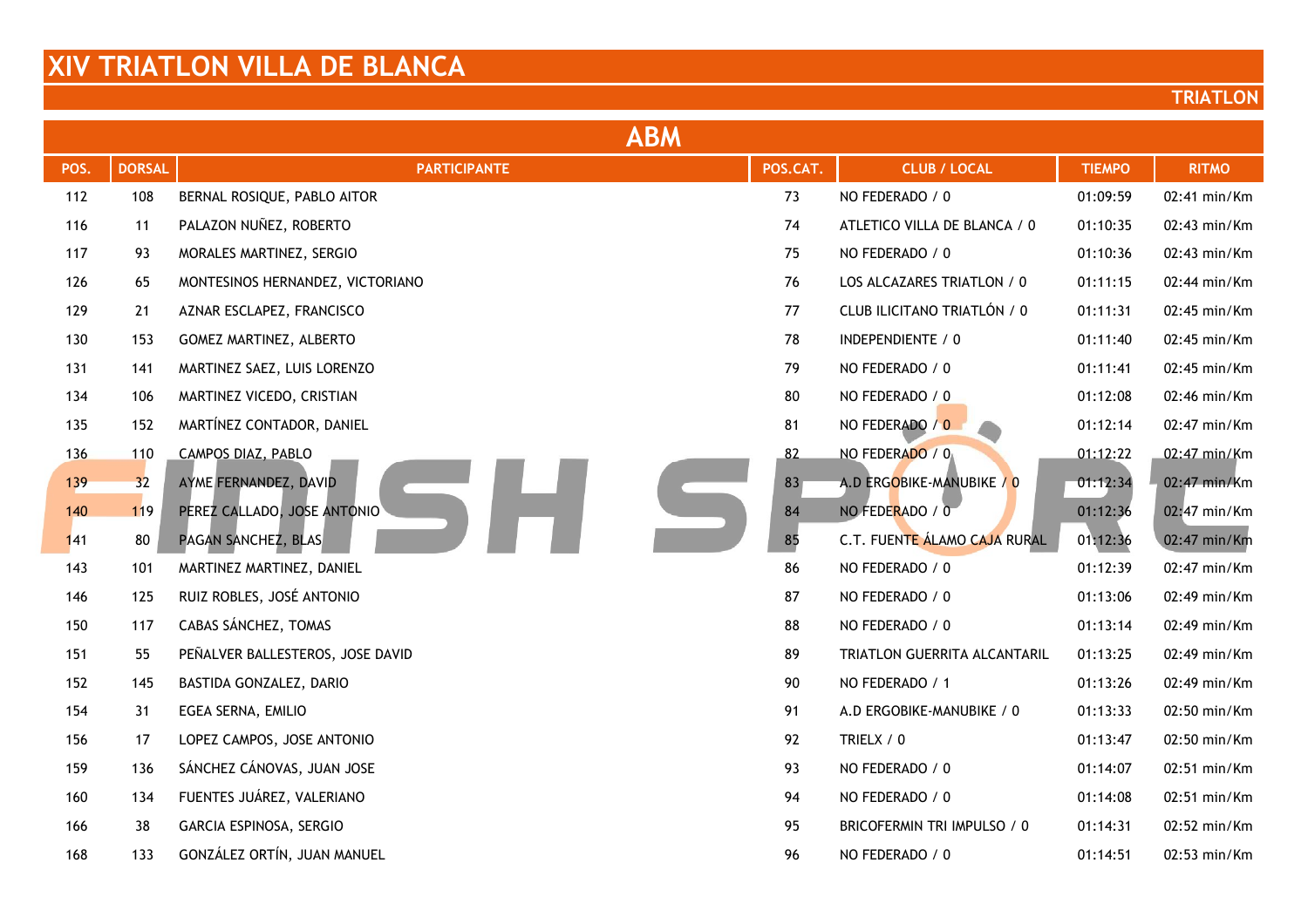| <b>ABM</b> |               |                                |          |                               |               |              |  |
|------------|---------------|--------------------------------|----------|-------------------------------|---------------|--------------|--|
| POS.       | <b>DORSAL</b> | <b>PARTICIPANTE</b>            | POS.CAT. | <b>CLUB / LOCAL</b>           | <b>TIEMPO</b> | <b>RITMO</b> |  |
| 170        | 120           | OÑATE PÉREZ, ALBERTO           | 97       | NO FEDERADO / 0               | 01:15:15      | 02:54 min/Km |  |
| 172        | 118           | ZAMORA MARÍN, JOSE ANGEL       | 98       | NO FEDERADO / 0               | 01:15:25      | 02:54 min/Km |  |
| 173        | 74            | LOPEZ BONACHE, ADRIAN          | 99       | TRIALHAMA / 0                 | 01:15:37      | 02:54 min/Km |  |
| 174        | 19            | MARTINEZ PASTOR, CESAR         | 100      | CLÍNICA GIOIA TRIATLÓN CDTP / | 01:15:55      | 02:55 min/Km |  |
| 175        | 127           | PARRA GONZALEZ, VICENTE        | 101      | NO FEDERADO / 0               | 01:15:59      | 02:55 min/Km |  |
| 176        | 10            | SANCHEZ LOPEZ, MIGUEL          | 102      | ATLETICO VILLA DE BLANCA / 0  | 01:16:07      | 02:56 min/Km |  |
| 181        | 146           | SEVA RAYOS, JORGE MANUEL       | 103      | NO FEDERADO / 0               | 01:16:41      | 02:57 min/Km |  |
| 183        | 114           | RUIZ MONDÉJAR, JESÚS           | 104      | NO FEDERADO / 0               | 01:16:42      | 02:57 min/Km |  |
| 186        | 100           | GIL PAGAN, JOSE ANTONIO        | 105      | NO FEDERADO / 0               | 01:17:06      | 02:58 min/Km |  |
| 189        | 150           | MOLINA-NIÑIROLA MEDINAQ, PABLO | 106      | NO FEDERADO / 0               | 01:17:31      | 02:59 min/Km |  |
| 190        | 115           | SANCHEZ HERNANDEZ, ANTONIO     | 107      | NO FEDERADO / 0               | 01:17:39      | 02:59 min/Km |  |
| 194        | 9             | TRIGUEROS GARCIA, ANTONIO      | 108      | ATLETICO VILLA DE BLANCA / 0  | 01:17:55      | 03:00 min/Km |  |
| 195        | 33            | <b>GARCIA GIL, GUSTAVO</b>     | 109      | A.D ERGOBIKE-MANUBIKE / 0     | 01:17:55      | 03:00 min/Km |  |
| 196        | 112           | MOLINA TOLEDO, ALEJANDRO       | 110      | NO FEDERADO / 1               | 01:17:56      | 03:00 min/Km |  |
| 201        | 124           | LÓPEZ UCEDA, ÁLVARO            | 111      | NO FEDERADO / 0               | 01:18:29      | 03:01 min/Km |  |
| 203        | 90            | GALINDO OÑA, OSCAR             | 112      | C.D. ESPARTANOS DEL ALQUIAN / | 01:18:32      | 03:01 min/Km |  |
| 205        | 131           | RODRIGUEZ YEPES, ANTONIO       | 113      | NO FEDERADO / 1               | 01:18:41      | 03:01 min/Km |  |
| 206        | 144           | MENDEZ GUARDIOLA, PEDRO        | 114      | NO FEDERADO / 0               | 01:18:58      | 03:02 min/Km |  |
| 209        | 73            | VELASCO CANOVAS, JOSE          | 115      | TRIALHAMA / 0                 | 01:19:06      | 03:02 min/Km |  |
| 210        | 143           | ANGOSTO TOMÁS, JOSÉ            | 116      | NO FEDERADO / 0               | 01:19:07      | 03:02 min/Km |  |
| 212        | 137           | MANCEBO PEREZ, ANTONIO RAUL    | 117      | NO FEDERADO / 0               | 01:19:31      | 03:03 min/Km |  |
| 213        | 139           | JOVER MOLINA, FERNANDO JOSÉ    | 118      | NO FEDERADO / 1               | 01:19:43      | 03:04 min/Km |  |
| 214        | 20            | SANSANO GONZALVEZ, PACO        | 119      | CLUB ILICITANO TRIATLÓN / 0   | 01:19:49      | 03:04 min/Km |  |
| 215        | 16            | TORA ANTON, IVAN               | 120      | TRIELX / 0                    | 01:20:02      | 03:05 min/Km |  |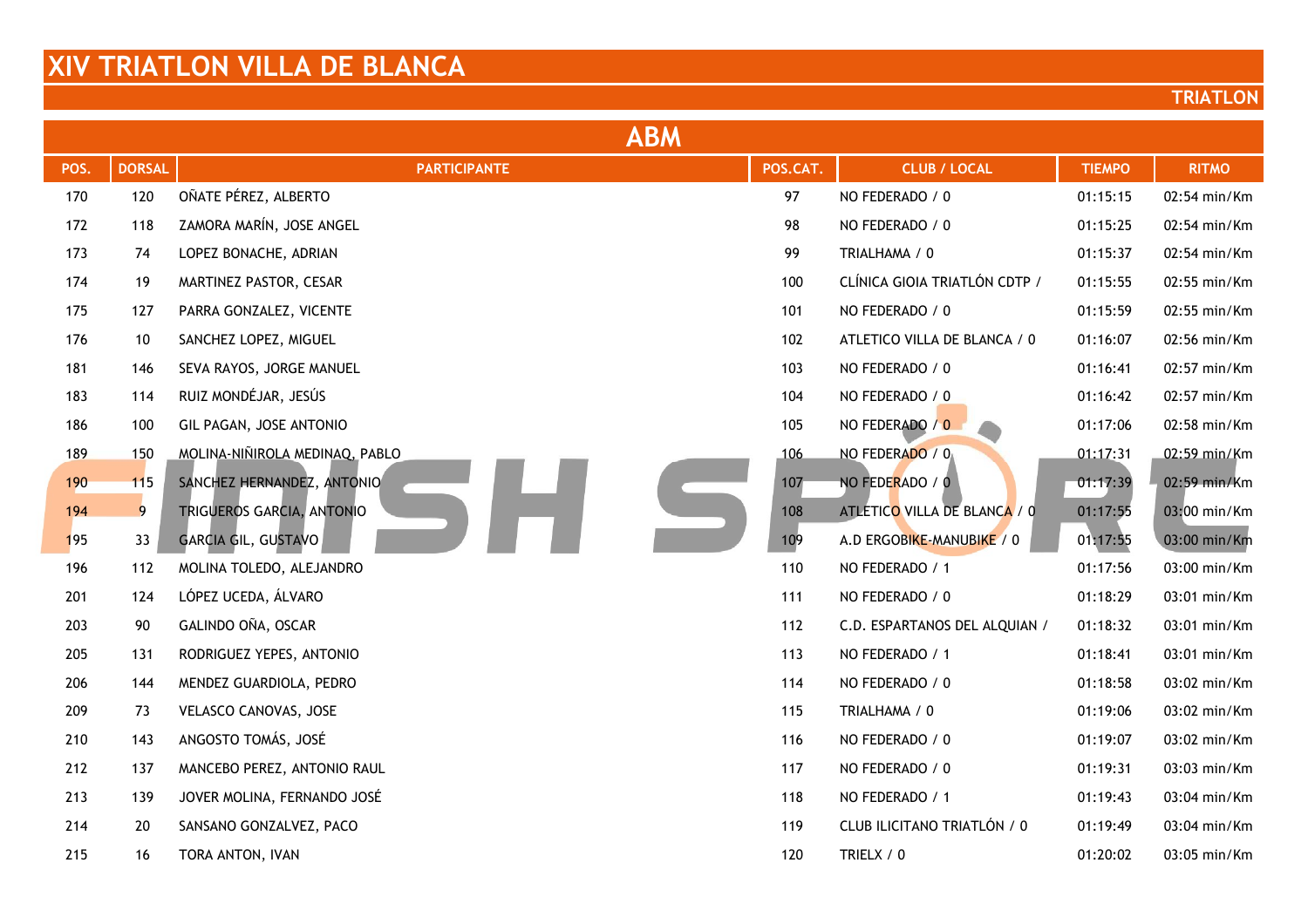| <b>ABM</b> |               |                                   |          |                                     |               |              |  |  |
|------------|---------------|-----------------------------------|----------|-------------------------------------|---------------|--------------|--|--|
| POS.       | <b>DORSAL</b> | <b>PARTICIPANTE</b>               | POS.CAT. | <b>CLUB / LOCAL</b>                 | <b>TIEMPO</b> | <b>RITMO</b> |  |  |
| 217        | 98            | AVIA OÑATE, RAUL                  | 121      | NO FEDERADO / 0                     | 01:20:19      | 03:05 min/Km |  |  |
| 218        | 56            | LÓPEZ ARCE, JESÚS                 | 122      | <b>TRIATLON GUERRITA ALCANTARIL</b> | 01:21:00      | 03:07 min/Km |  |  |
| 219        | 102           | Sanchez buendia, Santos           | 123      | NO FEDERADO / 0                     | 01:21:17      | 03:07 min/Km |  |  |
| 220        | 103           | RIQUELME ROS, PEDRO ANTONIO       | 124      | NO FEDERADO / 0                     | 01:21:17      | 03:07 min/Km |  |  |
| 222        | 147           | ARMERO PAREDES, BIBIANO           | 125      | NO FEDERADO / 0                     | 01:21:26      | 03:08 min/Km |  |  |
| 224        | 99            | ROS ALCARAZ, ANTONIO JOSE         | 126      | NO FEDERADO / 0                     | 01:21:37      | 03:08 min/Km |  |  |
| 227        | 155           | SANCHEZ SAURA, ANTONIO            | 127      | NO FEDERADO / 0                     | 01:21:41      | 03:08 min/Km |  |  |
| 230        | 94            | BRAVO BLAZQUEZ, JUAN              | 128      | NO FEDERADO / 0                     | 01:22:38      | 03:11 min/Km |  |  |
| 232        | 39            | GONZÁLEZ DE PAZ, BERNARDO         | 129      | BRICOFERMIN TRI IMPULSO / 0         | 01:22:53      | 03:11 min/Km |  |  |
| 235        | 151           | LUCAS LUCAS, JUAN ALBERTO         | 130      | NO FEDERADO / 0                     | 01:23:15      | 03:12 min/Km |  |  |
| 236        | 142           | PÉREZ CABRERA, VÍCTOR MANUEL      | 131      | NO FEDERADO / 0                     | 01:23:26      | 03:12 min/Km |  |  |
| 238        | 34            | PUCHE SAEZ, BRAULIO               | 132      | A.D ERGOBIKE-MANUBIKE / 0           | 01:24:22      | 03:15 min/Km |  |  |
| 240        | 122           | <b>GIL CABALLERO, JOSE</b>        | 133      | NO FEDERADO / 1                     | 01:24:24      | 03:15 min/Km |  |  |
| 242        | 66            | APARICIO FERNANDEZ, JOSE          | 134      | LOS ALCAZARES TRIATLON / 0          | 01:24:37      | 03:15 min/Km |  |  |
| 243        | 140           | LOPEZ MANZANERA, JOSE JUAN        | 135      | NO FEDERADO / 0                     | 01:24:38      | 03:15 min/Km |  |  |
| 244        | 138           | ARROYO FERNANDEZ-RAÑADA, AMBROSIO | 136      | NO FEDERADO / 1                     | 01:25:00      | 03:16 min/Km |  |  |
| 245        | 111           | ANDREU CONESA, CARLOS             | 137      | NO FEDERADO / 0                     | 01:25:43      | 03:18 min/Km |  |  |
| 252        | 35            | ESCOBAR INIESTA, JOSE MARIA       | 138      | A.D ERGOBIKE-MANUBIKE / 0           | 01:29:35      | 03:27 min/Km |  |  |
| 256        | 126           | QUESADA LOPEZ, JOSE ANTONIO       | 139      | NO FEDERADO / 0                     | 01:38:36      | 03:47 min/Km |  |  |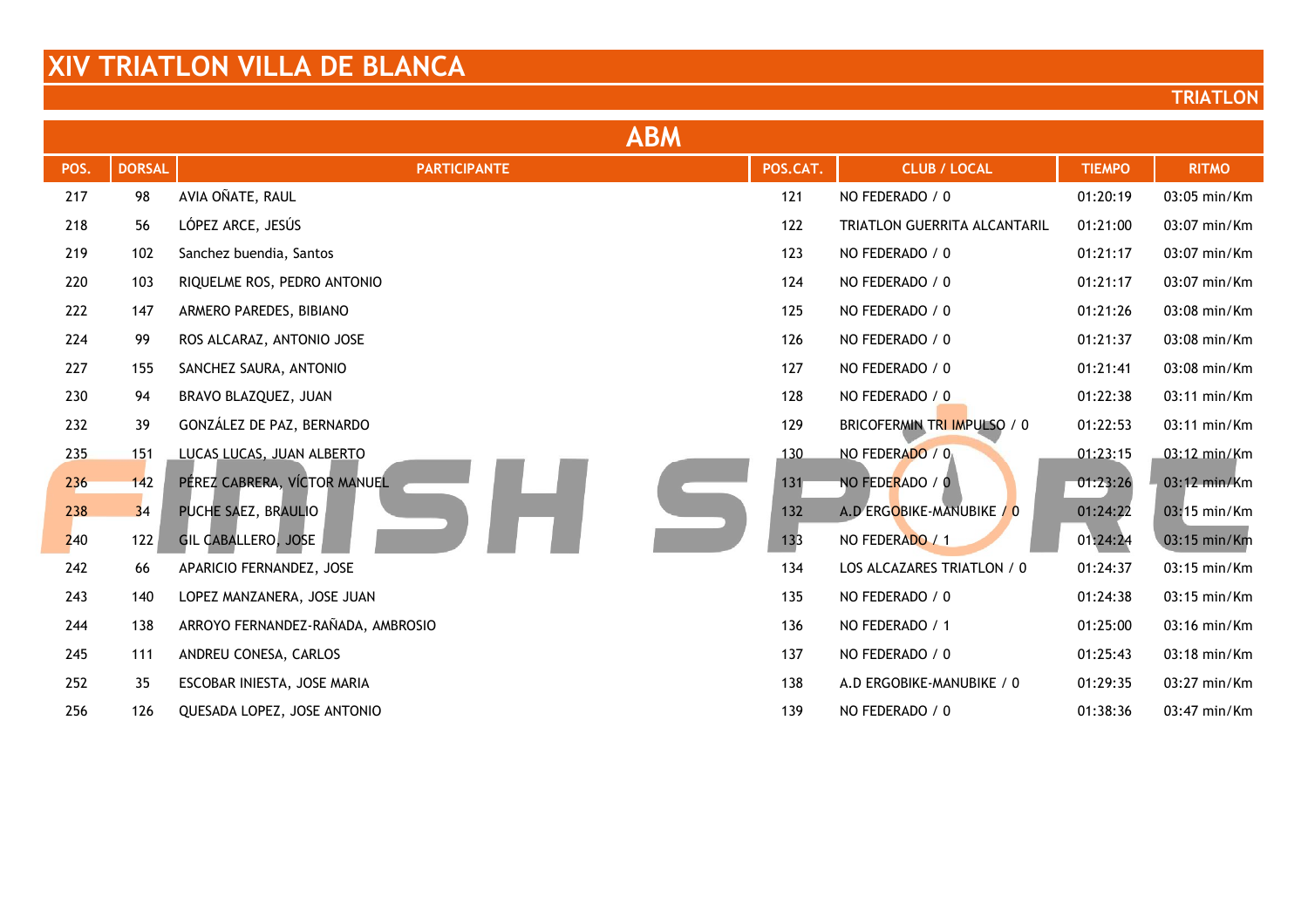#### **TRIATLON**

|      |               | CDF                    |          |                              |               |                        |
|------|---------------|------------------------|----------|------------------------------|---------------|------------------------|
| POS. | <b>DORSAL</b> | <b>PARTICIPANTE</b>    | POS.CAT. | <b>CLUB / LOCAL</b>          | <b>TIEMPO</b> | <b>RITMO</b>           |
| 123  | 267           | ORTIN AZORIN, BEATRIZ  |          | C.T. ARABI YECLA-CATLIKE / 0 | 01:11:01      | $02:44 \text{ min/Km}$ |
| 127  | 270           | FERNANDEZ VELEZ, ANA   |          | CLUB TRIATLON AGUILAS / 0    | 01:11:25      | $02:45$ min/Km         |
| 149  | 266           | MARCO MARTINEZ, ANDREA |          | CLUB TRIATLON ARCHENA / 0    | 01:13:13      | $02:49$ min/Km         |
| 158  | 268           | DURAN MOROTE, LAURA    | 4        | A.D. CEHEGIN / 0             | 01:13:49      | $02:50 \text{ min/Km}$ |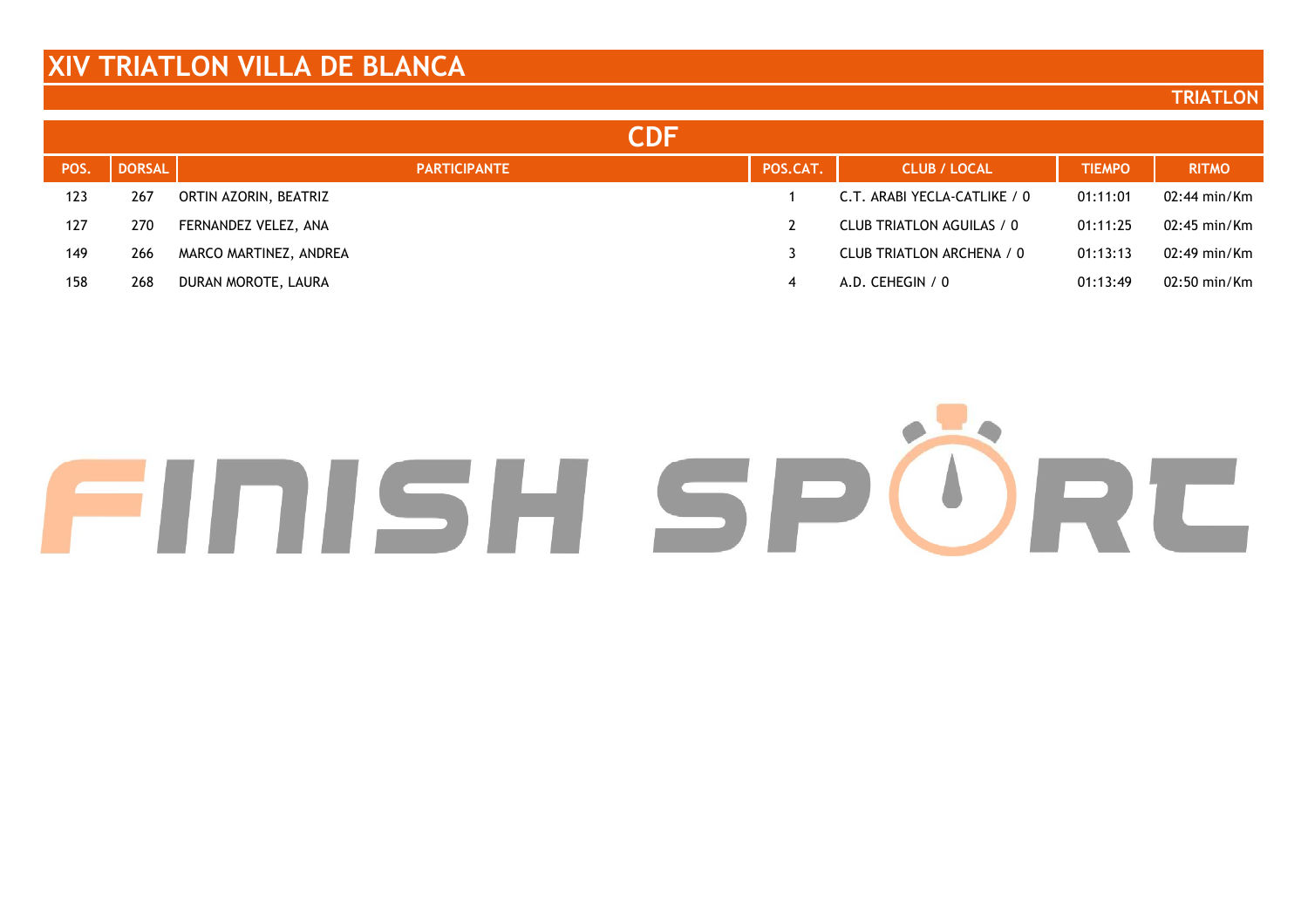#### **TRIATLON**

|      |               | CDM                        |          |                             |               |                        |
|------|---------------|----------------------------|----------|-----------------------------|---------------|------------------------|
| POS. | <b>DORSAL</b> | <b>PARTICIPANTE</b>        | POS.CAT. | <b>CLUB / LOCAL</b>         | <b>TIEMPO</b> | <b>RITMO</b>           |
| 4    |               | CARO GUILLEN, JUAN         |          | C.T. CARAVACA / 0           | 00:59:37      | $02:17 \text{ min/Km}$ |
| 37   | 161           | MARTINEZ SANCHEZ, GREGORIO |          | A.D. CEHEGIN / $0$          | 01:03:54      | $02:27 \text{ min/Km}$ |
| 57   | 158           | VERDU CASANOVA, LUIS       |          | CLUB ILICITANO TRIATLÓN / 0 | 01:05:40      | $02:31 \text{ min/Km}$ |
| 77   | 162           | MUÑOZ NAVARRO, JUAN MIGUEL | 4        | CLUB TRIATLON AGUILAS / 0   | 01:07:26      | $02:35 \text{ min/Km}$ |
| 114  | 159           | VERA BLASCO, JORGE         |          | CLUB ILICITANO TRIATLÓN / 0 | 01:10:28      | $02:42 \text{ min/Km}$ |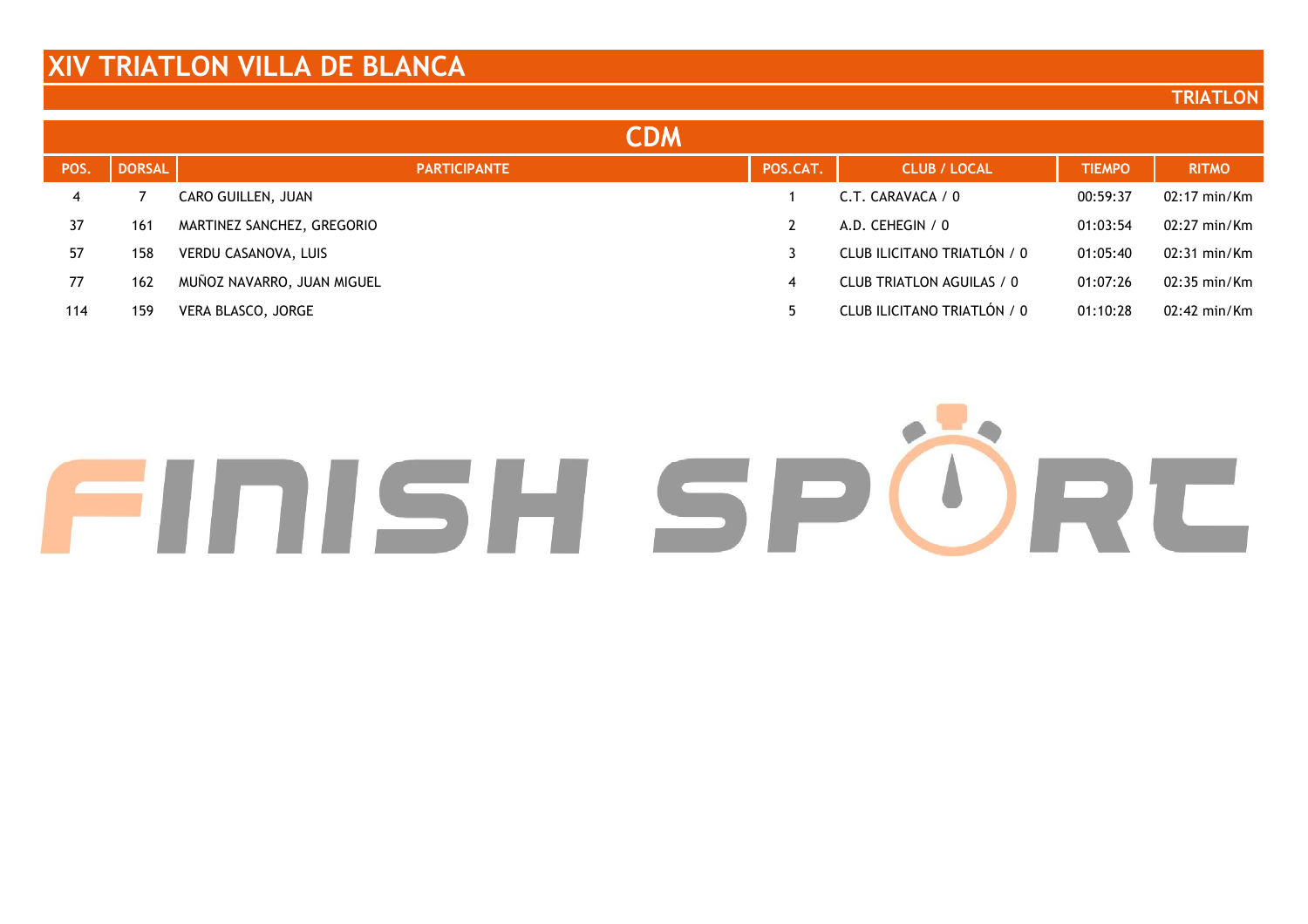#### **TRIATLON**

|      |               | <b>JNM</b>                     |          |                           |               |                        |
|------|---------------|--------------------------------|----------|---------------------------|---------------|------------------------|
| POS. | <b>DORSAL</b> | <b>PARTICIPANTE</b>            | POS.CAT. | <b>CLUB / LOCAL</b>       | <b>TIEMPO</b> | <b>RITMO</b>           |
| 10   | 166           | PEREZ GARCIA, PEDRO            |          | A.D. CEHEGIN / 0          | 01:00:39      | $02:20 \text{ min/Km}$ |
| 62   | 165           | MARTINEZ SANCHEZ, ANTONIO JOSE |          | A.D. CEHEGIN / 0          | 01:06:22      | $02:33 \text{ min/Km}$ |
| 87   | 167           | CLEMENTE ORTUÑO, ALEJANDRO     |          | NO FEDERADO / 0           | 01:08:18      | 02:37 min/Km           |
| 109  | 164           | NÚÑEZ CANO, PABLO              | 4        | CLUB TRIATLON ARCHENA / 0 | 01:09:35      | $02:40 \text{ min/Km}$ |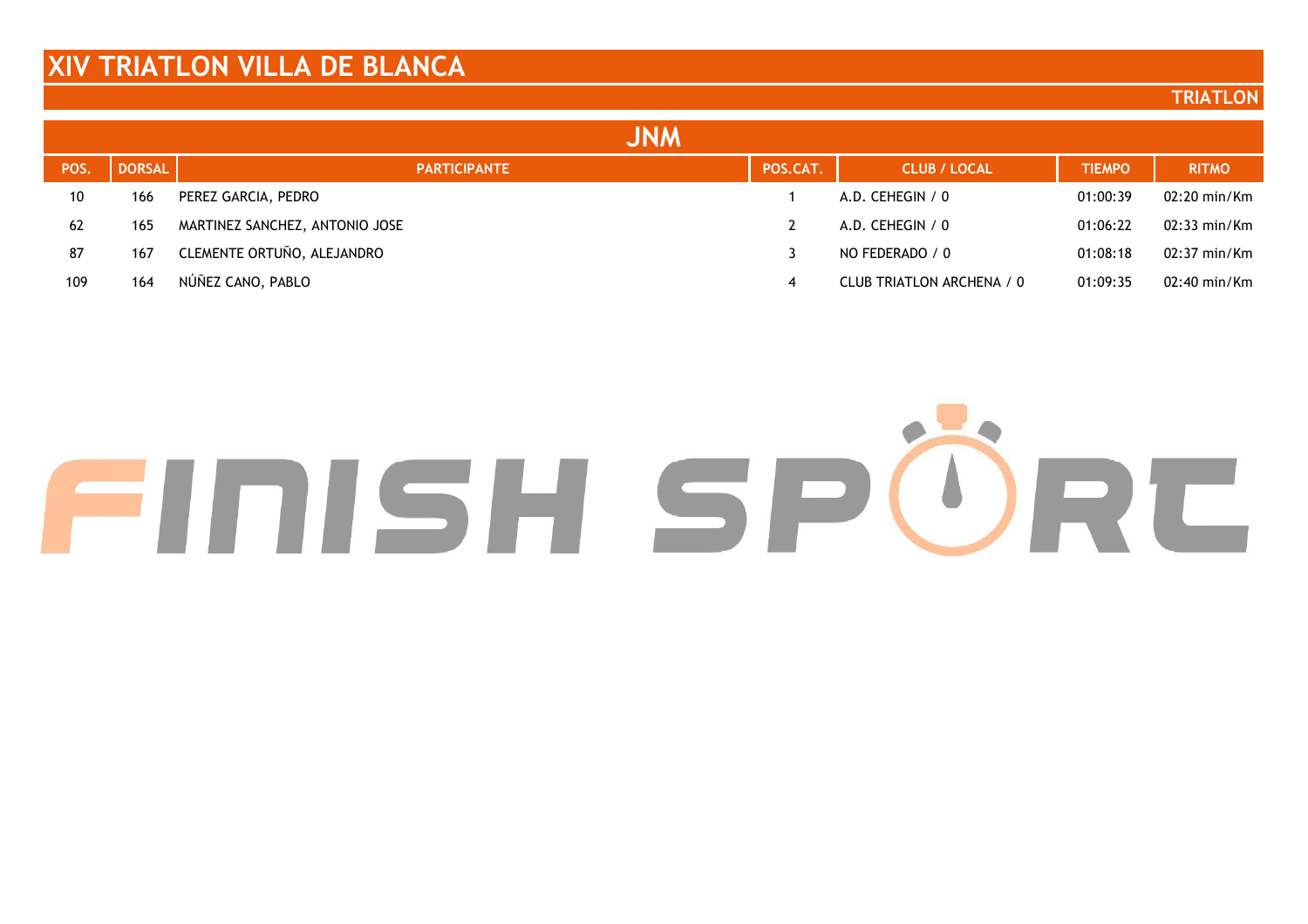#### **TRIATLON**

|      |               | SUB <sub>23</sub> F           |          |                                |               |                        |
|------|---------------|-------------------------------|----------|--------------------------------|---------------|------------------------|
| POS. | <b>DORSAL</b> | <b>PARTICIPANTE</b>           | POS.CAT. | <b>CLUB / LOCAL</b>            | <b>TIEMPO</b> | <b>RITMO</b>           |
| 68   | 274           | MARTINEZ LOPEZ, MARINA        |          | C.T. TRAGAMILLAS-CICLOS VICEA- | 01:06:41      | $02:34 \text{ min/Km}$ |
| 110  | 275           | FUENTES JIMENEZ, MIRIAM       |          | C.T. MURCIA / 0                | 01:09:36      | 02:40 min/Km           |
| 223  | 272           | VARELA JIMENEZ, ANA           |          | UNIVERSIDAD DE ALICANTE / 0    | 01:21:35      | $03:08 \text{ min/Km}$ |
| 253  | 273           | <b>GONZALEZ PUERTA, JUDIT</b> | 4        | A.D. CEHEGIN / 0               | 01:31:23      | $03:31 \text{ min/Km}$ |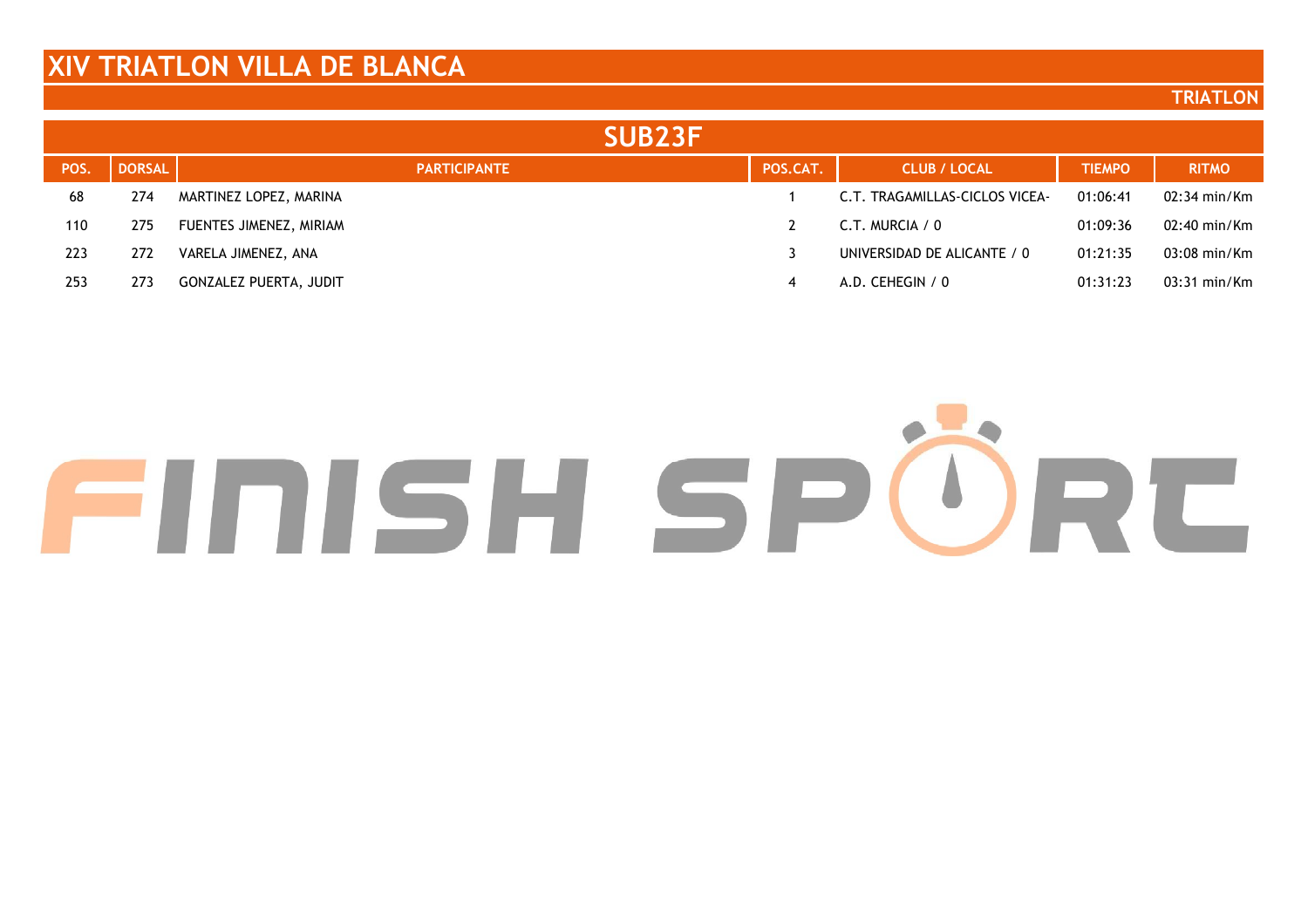| <b>SUB23M</b> |               |                                  |                   |                               |               |                        |  |
|---------------|---------------|----------------------------------|-------------------|-------------------------------|---------------|------------------------|--|
| POS.          | <b>DORSAL</b> | <b>PARTICIPANTE</b>              | POS.CAT.          | <b>CLUB / LOCAL</b>           | <b>TIEMPO</b> | <b>RITMO</b>           |  |
|               | 173           | FERNANDEZ MAYOR, SERGIO          |                   | CLUB EGO RUN.IN / 0           | 00:58:07      | $02:14 \text{ min/Km}$ |  |
| 28            | 172           | ALBALADEJO SANCHEZ, JOSE GABRIEL | $\mathbf{2}$      | C.T. MURCIA $/ 0$             | 01:03:01      | $02:25$ min/ $Km$      |  |
| 29            | 170           | SOLER GAMBIN, JESUS              | 3                 | CLUB TRIATLON ARCHENA / 0     | 01:03:04      | $02:25$ min/ $Km$      |  |
| 36            | 169           | PEREZ HERNANDEZ, ANDRES          | 4                 | CLUB TRIATLON ARCHENA / 0     | 01:03:50      | 02:27 min/Km           |  |
| 59            | 179           | RAMIREZ MARTINEZ, JORGE          | 5                 | NO FEDERADO / 0               | 01:06:06      | 02:32 min/Km           |  |
| 65            | 168           | MONTESINOS GARCÍA, JUAN DIEGO    | 6                 | CLÍNICA GIOIA TRIATLÓN CDTP / | 01:06:34      | 02:33 min/Km           |  |
| 69            | 180           | RICART SANCHEZ, RUBEN            | $\overline{7}$    | NO FEDERADO / 0               | 01:06:46      | $02:34 \text{ min/Km}$ |  |
| 94            | 171           | FERNANDEZ PUCHE, JUAN JOSE       | 8                 | C.T. ARABI YECLA-CATLIKE / 0  | 01:08:36      | $02:38$ min/ $Km$      |  |
| 121           | 176           | GARCIA CHUMILLAS, SERGIO         | 9                 | NO FEDERADO / 0               | 01:10:51      | $02:43$ min/Km         |  |
| 147           | 178           | MELGAREJO GARCÍA, JAVIER         | 10                | NO FEDERADO / 0               | 01:13:06      | $02:49$ min/Km         |  |
| 163           | 177           | PAGÁN SÁNCHEZ, JOSE              |                   | NO FEDERADO / 0               | 01:14:18      | 02:51 min/Km           |  |
| 177           | 174           | CALLEJAS MORENO, MIGUEL ANGEL    | $12 \overline{ }$ | ADVENTURE BIKE/LA BAJERA / 0  | 01:16:16      | 02:56 min/Km           |  |
| 179           | 175           | RUIZ MANZANEDO, CARLOS           |                   | ADVENTURE BIKE/ LA BAJERA / 0 | 01:16:26      | 02:56 min/Km           |  |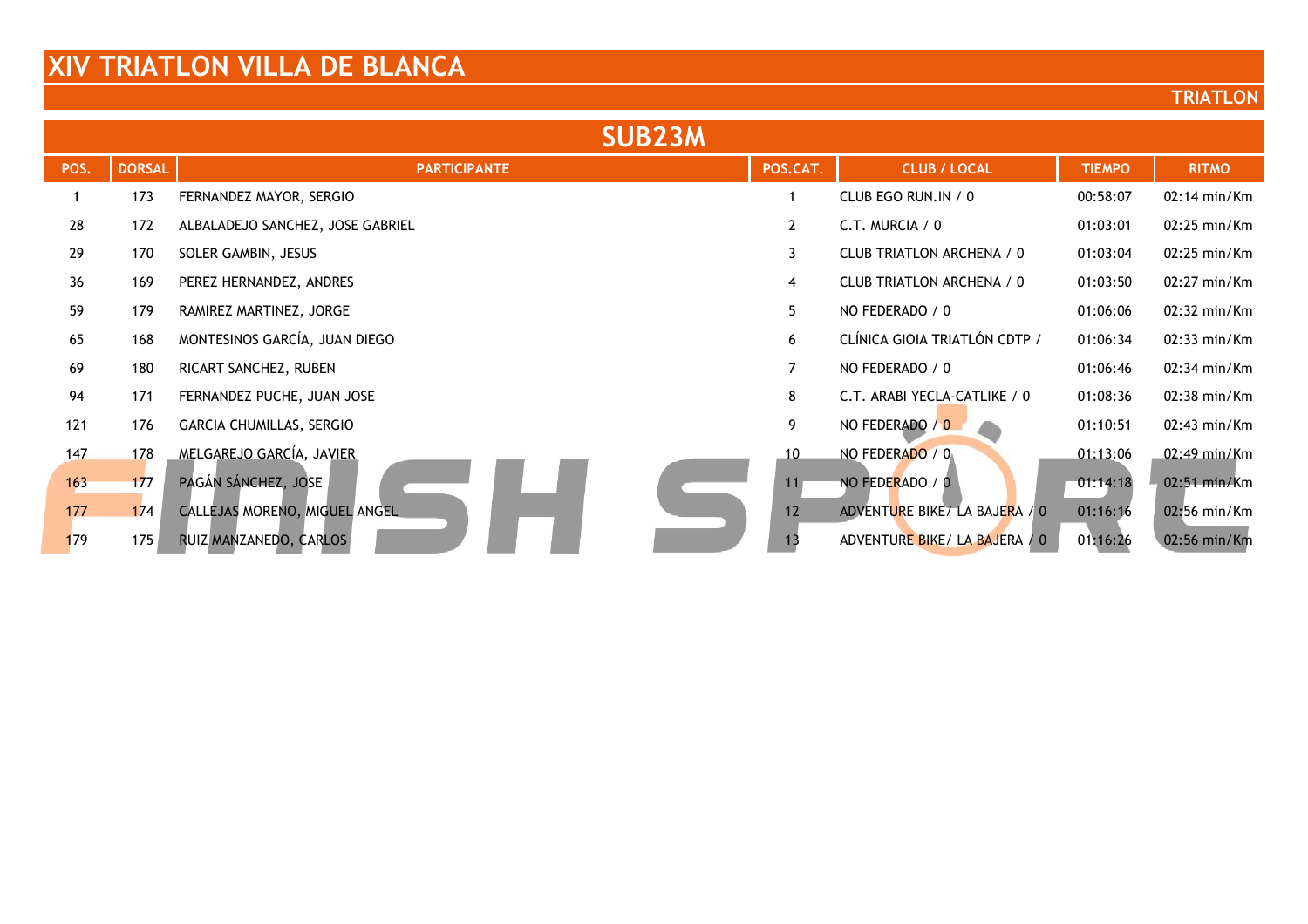#### **TRIATLON**

|      |               | V <sub>1</sub> F                  |                |                                |               |                   |
|------|---------------|-----------------------------------|----------------|--------------------------------|---------------|-------------------|
| POS. | <b>DORSAL</b> | <b>PARTICIPANTE</b>               | POS.CAT.       | <b>CLUB / LOCAL</b>            | <b>TIEMPO</b> | <b>RITMO</b>      |
| 63   | 279           | OLEA MARTÍN, ELENA                |                | C.D. ATALANTA / 0              | 01:06:25      | 02:33 min/Km      |
| 132  | 276           | SANCHEZ BERNAL, GLORIA            | $\mathbf{2}$   | C.D. TADER MOLINA / 0          | 01:11:42      | $02:45$ min/Km    |
| 138  | 43            | CHAVELA MARQUEZ, Mª CARMEN        | $\mathbf{3}$   | NO FEDERADO / 0                | 01:12:33      | $02:47$ min/Km    |
| 169  | 280           | AVILA MOLINA, MARIA DOLORES       | 4              | C.T. ALMERIA / 0               | 01:14:54      | $02:53$ min/Km    |
| 193  | 277           | VILLAESCUSA SORIANO, MARIA CARMEN | 5              | C.T. TRAGAMILLAS-CICLOS VICEA- | 01:17:51      | $03:00$ min/ $Km$ |
| 200  | 278           | ALVAREZ GARCIA, MARCELA MARIANA   | 6              | $C.T.$ MURCIA / 0              | 01:18:28      | $03:01$ min/ $Km$ |
| 248  | 282           | GAFFNEY, KATHERINE                | $\overline{7}$ | NO FEDERADO / 0                | 01:27:57      | $03:23$ min/ $Km$ |
| 251  | 281           | LOZANO BLASCO, YOLANDA            | 8              | NO FEDERADO / 0                | 01:29:19      | $03:26$ min/ $Km$ |
|      |               |                                   |                |                                |               |                   |

# FINISH SPURC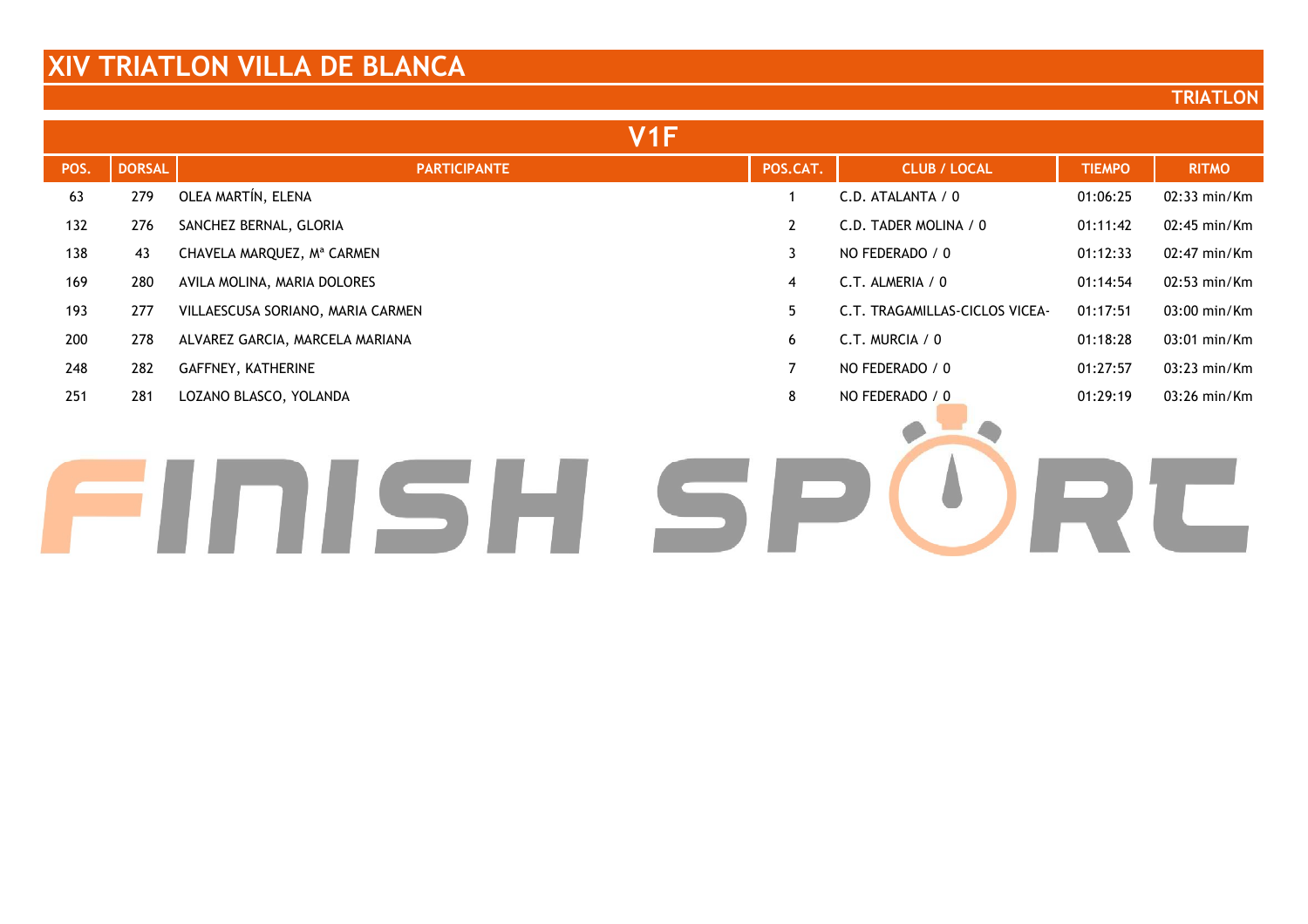| V <sub>1</sub> M |               |                                    |                 |                                 |               |              |
|------------------|---------------|------------------------------------|-----------------|---------------------------------|---------------|--------------|
| POS.             | <b>DORSAL</b> | <b>PARTICIPANTE</b>                | POS.CAT.        | <b>CLUB / LOCAL</b>             | <b>TIEMPO</b> | <b>RITMO</b> |
| 26               | 196           | LOPEZ-MIRANDA GONZALEZ, SANTIAGO   | $\mathbf{1}$    | TRIALHAMA / 0                   | 01:02:41      | 02:24 min/Km |
| 53               | 203           | MARTIN GONZALEZ, LAMBERTO JUAN     | $\overline{2}$  | CLUB EGO RUN.IN / 0             | 01:05:31      | 02:31 min/Km |
| 58               | 202           | MARTINEZ LÓPEZ, FRANCISCO DAVID    | 3               | CLUB EGO RUN.IN / 0             | 01:06:01      | 02:32 min/Km |
| 71               | 216           | CAÑIZARES CABALLERO, ANTONIO       | 4               | NO FEDERADO / 0                 | 01:07:07      | 02:35 min/Km |
| 82               | 185           | PEREZ JEREZ, MIGUEL ANGEL          | 5               | A300W ELCHE T.C. / 0            | 01:07:41      | 02:36 min/Km |
| 83               | 181           | LALSING, PIERRE                    | 6               | C.A.T. HORADADA / 0             | 01:07:43      | 02:36 min/Km |
| 90               | 218           | GONZÁLEZ MARTÍNEZ, ANTONIO IGNACIO | $\overline{7}$  | NO FEDERADO / 0                 | 01:08:29      | 02:38 min/Km |
| 92               | 210           | PARRAGA LOPEZ, JOAQUIN             | 8               | NO FEDERADO / 0                 | 01:08:30      | 02:38 min/Km |
| 93               | 205           | <b>GARCIA GARCIA, ANDRES</b>       | 9               | <b>CLUB TRIATLON HELLIN / 0</b> | 01:08:33      | 02:38 min/Km |
| 105              | 217           | PEREZ BALDO, ANGEL                 | 10              | NO FEDERADO / 0                 | 01:09:19      | 02:40 min/Km |
| 106              | 204           | GALVEZ GARCÍA, JUAN CARLOS         | 11 <sub>1</sub> | CLUB EGO RUN.IN / 0             | 01:09:22      | 02:40 min/Km |
| 111              | 211           | <b>GOMARIZ MAYOR, GINES</b>        | 12              | NO FEDERADO / 0                 | 01:09:56      | 02:41 min/Km |
| 113              | 223           | LUCAS MINÑANO, ROBERTO             | 13              | NO FEDERADO / 0                 | 01:10:02      | 02:41 min/Km |
| 115              | 190           | LLAMAS HERRERA, PEDRO              | 14              | LOS ALCAZARES TRIATLON / 0      | 01:10:33      | 02:43 min/Km |
| 118              | 214           | SALAS HERNÁNDEZ, JORGE LUIS        | 15              | NO FEDERADO / 0                 | 01:10:40      | 02:43 min/Km |
| 120              | 221           | DENIS, MCALINDEN                   | 16              | NO FEDERADO / 0                 | 01:10:48      | 02:43 min/Km |
| 122              | 206           | GARCIA RIOS, FRANCISCO OVIDIO      | 17              | ARCOS TRIATLON ALBACETE / 0     | 01:10:54      | 02:43 min/Km |
| 124              | 186           | LORCA BOEDO, ANDRES                | 18              | C.C.ALMORADI SECC. TRIATLON /   | 01:11:04      | 02:44 min/Km |
| 128              | 199           | ESPADAS ORTIGAS, PEDRO             | 19              | TRIALHAMA / 0                   | 01:11:29      | 02:45 min/Km |
| 144              | 192           | BARCELO TUDELA, EUGENIO            | 20              | ATLETISMO MANDARACHE CARTA      | 01:12:48      | 02:48 min/Km |
| 148              | 219           | YUSTE, JOSE VICENTE                | 21              | NO FEDERADO / 1                 | 01:13:10      | 02:49 min/Km |
| 153              | 208           | Garcia Doroteo, Hilario            | 22              | NO FEDERADO / 0                 | 01:13:27      | 02:49 min/Km |
| 155              | 194           | LOPEZ MOTILLA, JOSE DIEGO          | 23              | ATLETISMO MANDARACHE CARTA      | 01:13:37      | 02:50 min/Km |
| 162              | 195           | JIMENEZ GONZALEZ, OSCAR            | 24              | ATLETISMO MANDARACHE CARTA      | 01:14:09      | 02:51 min/Km |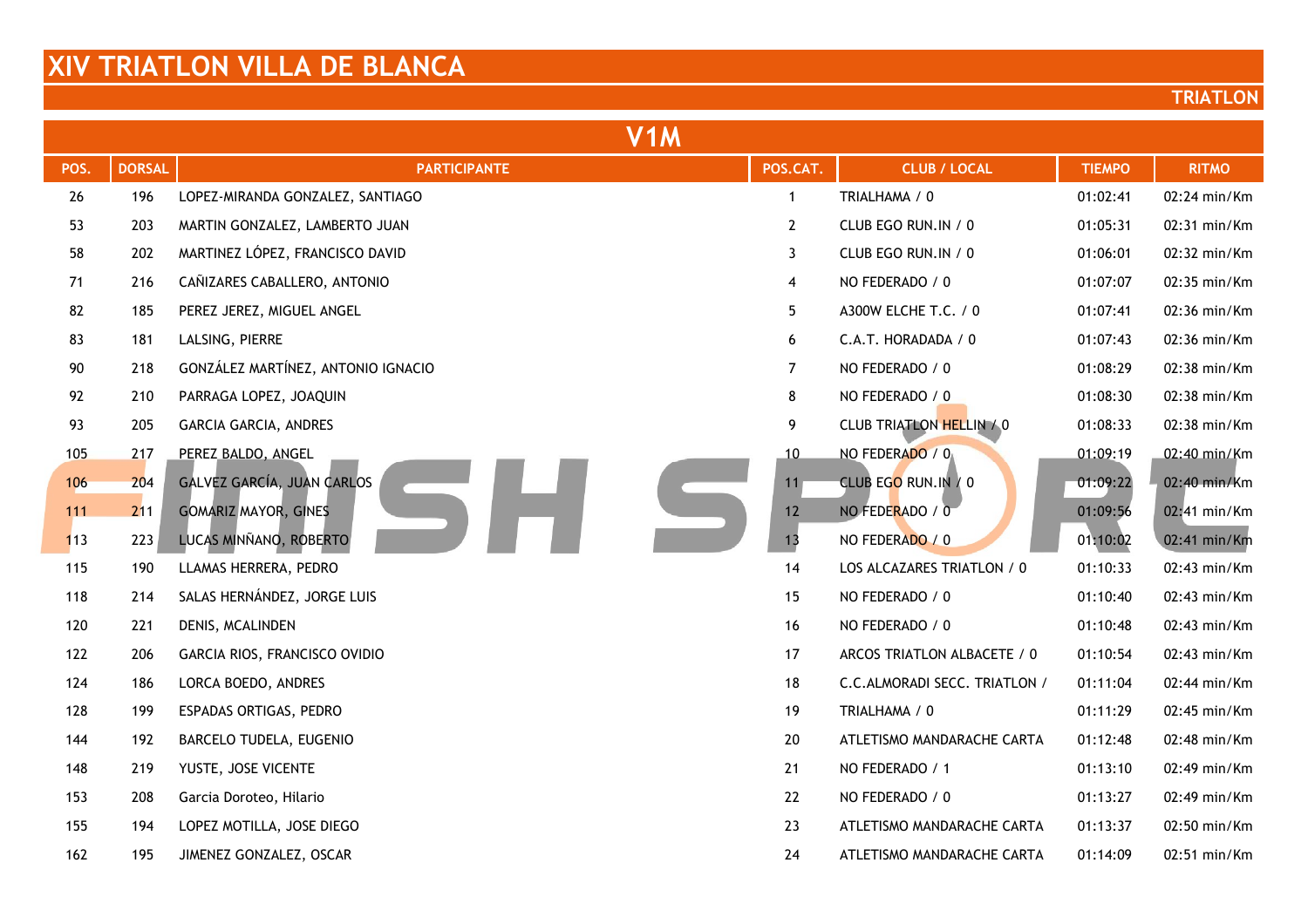| V <sub>1</sub> M |               |                                    |                 |                               |               |              |  |
|------------------|---------------|------------------------------------|-----------------|-------------------------------|---------------|--------------|--|
| POS.             | <b>DORSAL</b> | <b>PARTICIPANTE</b>                | POS.CAT.        | <b>CLUB / LOCAL</b>           | <b>TIEMPO</b> | <b>RITMO</b> |  |
| 164              | 201           | CRUZ VILLEGAS, CARMELO             | 25              | C.D. ESPARTANOS DEL ALQUIAN / | 01:14:20      | 02:51 min/Km |  |
| 165              | 200           | RAMIREZ LAJARIN, FELIPE JAVIER     | 26              | CLUB TRIATLON AGUILAS / 0     | 01:14:20      | 02:51 min/Km |  |
| 167              | 183           | GIL RUIZ, JESÚS                    | 27              | TRIELX / 0                    | 01:14:37      | 02:52 min/Km |  |
| 171              | 207           | JAÉN LOPEZ, EMILIO JAVIER          | 28              | NO FEDERADO / 0               | 01:15:17      | 02:54 min/Km |  |
| 178              | 191           | ESCUSA MARTINEZ, MANUEL            | 29              | ATLETISMO MANDARACHE CARTA    | 01:16:21      | 02:56 min/Km |  |
| 180              | 188           | LOPEZ VIZCAINO, JESUS GASPAR       | 30              | A.D ERGOBIKE-MANUBIKE / 0     | 01:16:27      | 02:56 min/Km |  |
| 182              | 222           | MORENO GÓMEZ, JOSE                 | 31              | NO FEDERADO / 0               | 01:16:42      | 02:57 min/Km |  |
| 184              | 182           | LUCAS ALBEROLA, JAVIER             | 32              | TRIELX / 0                    | 01:16:45      | 02:57 min/Km |  |
| 198              | 189           | PALLARDÓ DEL VAL, FRANCISCO JAVIER | 33              | CLUB ATLETISMO LA MANGA / 0   | 01:18:21      | 03:01 min/Km |  |
| 207              | 212           | BARRY, MAGILL                      | 34              | NO FEDERADO / 0               | 01:19:00      | 03:02 min/Km |  |
| 216              | 193           | RUIZ RUBIO, JOSE LUIS              | 35 <sub>1</sub> | ATLETISMO MANDARACHE CARTA    | 01:20:04      | 03:05 min/Km |  |
| 221              | 213           | muñoz López, Juan José             | 36              | NO FEDERADO / 0               | 01:21:17      | 03:07 min/Km |  |
| 228              | 209           | FERNANDEZ RODRIGUEZ, LUIS          | 37              | NO FEDERADO / 1               | 01:21:52      | 03:09 min/Km |  |
| 229              | 198           | GIMÉNEZ ALMAGRO, PEDRO JOSÉ        | 38              | TRIALHAMA / 0                 | 01:21:59      | 03:09 min/Km |  |
| 237              | 184           | LOZANO BLASCO, JUAN CARLOS         | 39              | A300W ELCHE T.C. / 0          | 01:24:22      | 03:15 min/Km |  |
| 246              | 215           | SANCHEZ COSTA, RAMON               | 40              | NO FEDERADO / 0               | 01:25:53      | 03:18 min/Km |  |
| 249              | 220           | CASTILLO CABALLERO, ANTONIO        | 41              | NO FEDERADO / 0               | 01:28:33      | 03:24 min/Km |  |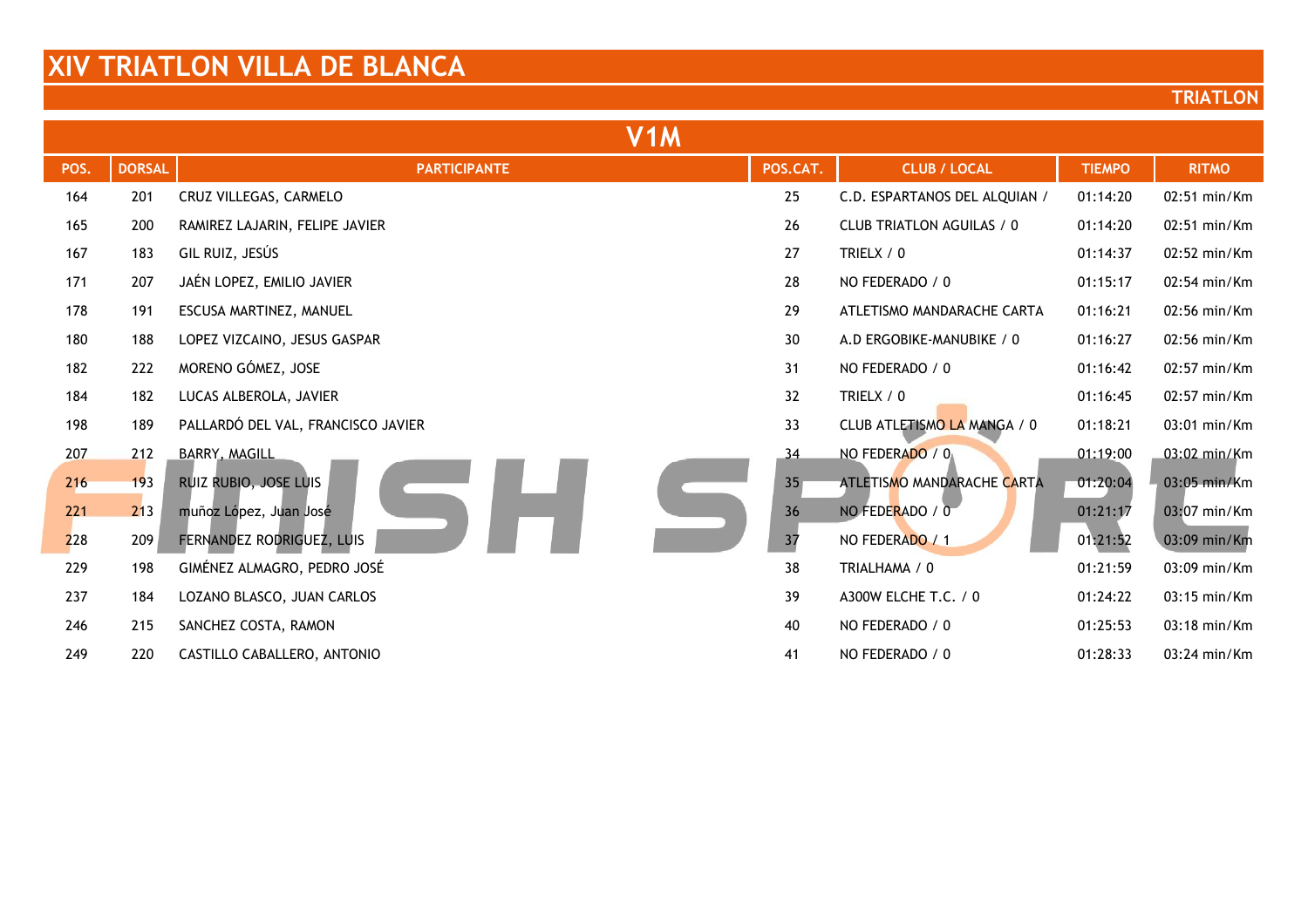| V <sub>2</sub> M |               |                                      |              |                                |               |              |  |
|------------------|---------------|--------------------------------------|--------------|--------------------------------|---------------|--------------|--|
| POS.             | <b>DORSAL</b> | <b>PARTICIPANTE</b>                  | POS.CAT.     | <b>CLUB / LOCAL</b>            | <b>TIEMPO</b> | <b>RITMO</b> |  |
| 73               | 230           | ALEDO MARTINEZ, HILARIO FRANCISCO    |              | TRIALHAMA / 0                  | 01:07:15      | 02:35 min/Km |  |
| 74               | 231           | MULERO SANCHEZ, PEDRO ALFONSO        | $\mathbf{2}$ | DISANLUZ A.D. ELIOCROCA TRIAT  | 01:07:20      | 02:35 min/Km |  |
| 84               | 224           | MANRESA FERRANDEZ, RAFAEL            | 3            | CLUB ATLETISMO GRUMOCS / 0     | 01:07:44      | 02:36 min/Km |  |
| 88               | 225           | BAEZA NAVARRO, MANUEL                | 4            | <b>CLUB TRIATLON BAEZA / 0</b> | 01:08:21      | 02:38 min/Km |  |
| 188              | 233           | CALDERON JIMENEZ, FRANCISCO JOSE     | 5            | NO FEDERADO / 0                | 01:17:19      | 02:58 min/Km |  |
| 197              | 232           | ETXEZARRAGA RODRIGUEZ, ANDONI GOTZON | 6            | C.D.A. OINKARIAK AMURRIO / 0   | 01:18:01      | 03:00 min/Km |  |
| 199              | 229           | MARTÍNEZ SÁNCHEZ, DIEGO FRANCISCO    |              | TRIALHAMA / 0                  | 01:18:26      | 03:01 min/Km |  |
| 211              | 228           | MOYA DE GEA, TOMAS                   | 8            | A.D. CEHEGIN / 0               | 01:19:15      | 03:03 min/Km |  |
| 226              | 226           | ORTIZ RODRIGUEZ, DIEGO               | 9            | TRIELX / 0                     | 01:21:40      | 03:08 min/Km |  |
| 247              | 227           | CHICO NARANJO, JULIAN                | 10           | CLUB MARATHON CARTAGENA / 0    | 01:27:04      | 03:21 min/Km |  |